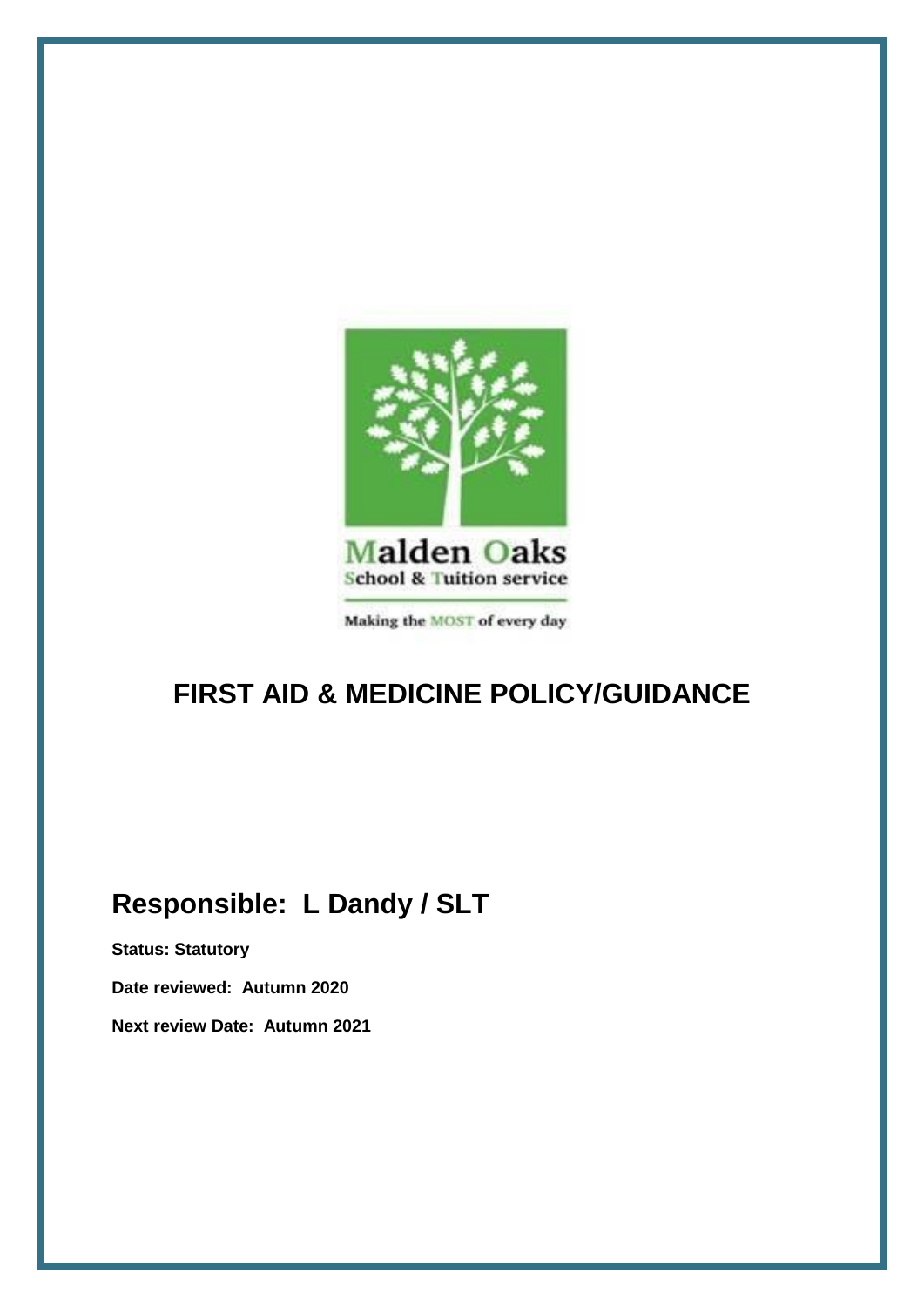# **Contents**

| 12. Medicines Brought into School & Precaution Treatment for Serious Medical Conditions |  |
|-----------------------------------------------------------------------------------------|--|
| Error! Bookmark not defined.                                                            |  |
|                                                                                         |  |
|                                                                                         |  |
|                                                                                         |  |

# **1. Aims**

The aims of our first aid policy are to:

- Ensure the health and safety of all staff, pupils and visitors
- Ensure that staff and governors are aware of their responsibilities with regards to health and safety
- Provide a framework for responding to an incident and recording and reporting the outcomes

# **2. Legislation and guidance**

This policy is based on advice from the Department for Education on [first aid in schools](https://www.gov.uk/government/publications/first-aid-in-schools) and [health and safety in schools,](https://www.gov.uk/government/publications/health-and-safety-advice-for-schools) and the following legislation:

- [The Health and Safety \(First Aid\) Regulations 1981,](http://www.legislation.gov.uk/uksi/1981/917/regulation/3/made) which state that employers must provide adequate and appropriate equipment and facilities to enable first aid to be administered to employees, and qualified first aid personnel
- [The Management of Health and Safety at Work Regulations 1992,](http://www.legislation.gov.uk/uksi/1992/2051/regulation/3/made) which require employers to make an assessment of the risks to the health and safety of their employees
- [The Management of Health and Safety at Work Regulations 1999,](http://www.legislation.gov.uk/uksi/1999/3242/contents/made) which require employers to carry out risk assessments, make arrangements to implement necessary measures, and arrange for appropriate information and training
- [The Reporting of Injuries, Diseases and Dangerous Occurrences Regulations](http://www.legislation.gov.uk/uksi/2013/1471/schedule/1/paragraph/1/made) [\(RIDDOR\)](http://www.legislation.gov.uk/uksi/2013/1471/schedule/1/paragraph/1/made) 2013, which state that some accidents must be reported to the Health and Safety Executive (HSE), and set out the timeframe for this and how long records of such accidents must be kept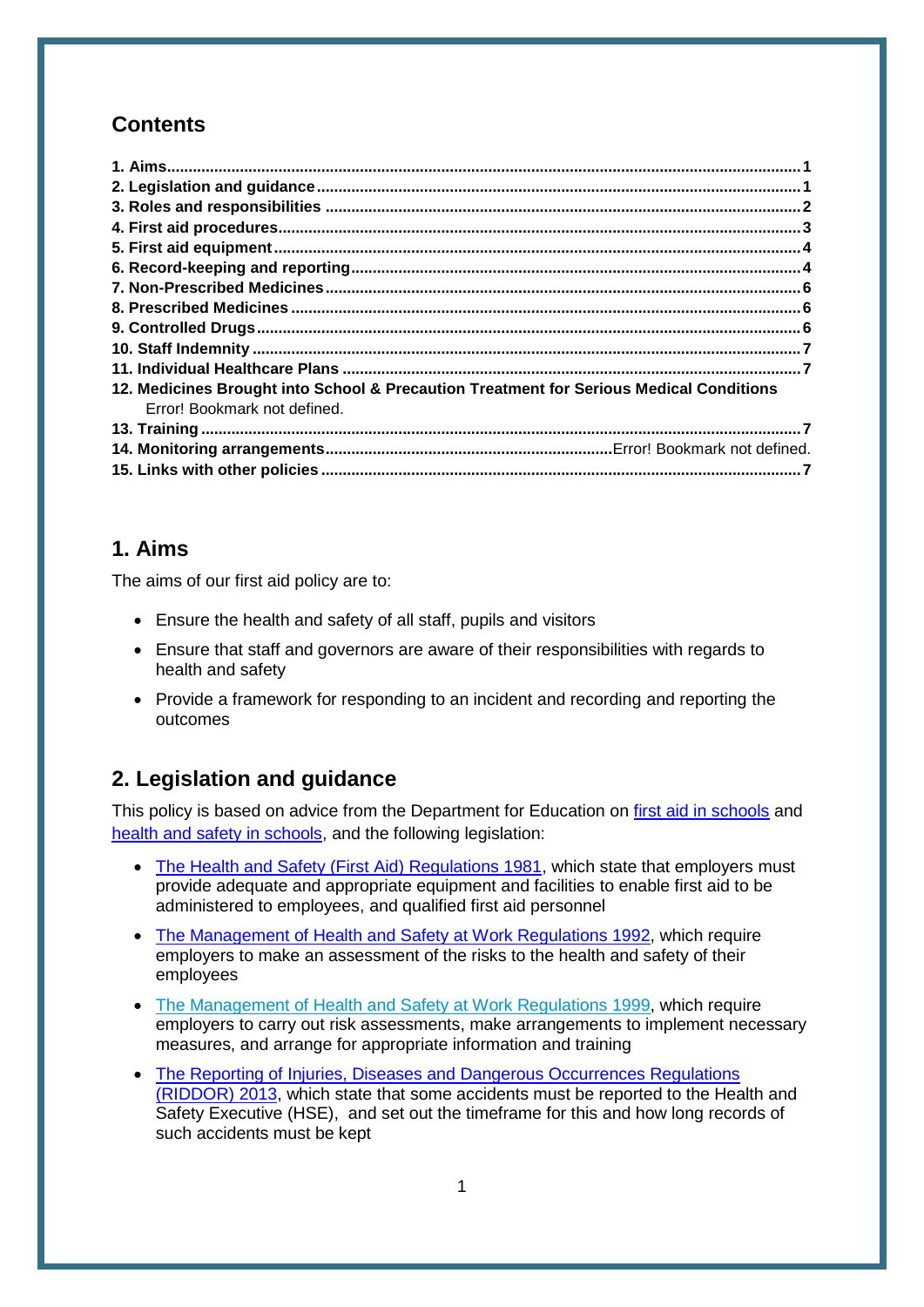- [Social Security \(Claims and Payments\) Regulations 1979,](http://www.legislation.gov.uk/uksi/1979/628) which set out rules on the retention of accident records
- [The School Premises \(England\) Regulations 2012,](http://www.legislation.gov.uk/uksi/2012/1943/regulation/5/made) which require that suitable space is provided to cater for the medical and therapy needs of pupils

# **3. Roles and responsibilities**

#### **3.1 Appointed person(s) and first aiders**

The school has ensured that there are trained first aiders or appointed persons available to deal with incidents at all its sites and on any trips. The trip Co-Ordinator will check, as part of the risk assessment that either a First Aider or appointed person accompanies the trip or that the venue has First Aid arrangements that can be utilised on site if the need arises. The trained first aiders or appointed first aiders are responsible for:

- Taking charge when someone is injured or becomes ill
- Ensuring there is an adequate supply of medical materials in first aid kits, and replenishing the contents of these kits
- Ensuring that an ambulance or other professional medical help is summoned when appropriate

First aiders are trained and qualified to carry out the role (see section 7) and are responsible for:

- Acting as first responders to any incidents; they will assess the situation where there is an injured or ill person, and provide immediate and appropriate treatment
- Sending pupils home to recover, where necessary
- Filling in an accident report on the same day, or as soon as is reasonably practicable, after an incident (see the template in appendix 2)

Our school's appointed persons or trained first aiders are listed on our training schedule and their names will also be displayed prominently around the school.

#### **3.2 The local authority and governing board**

The Royal Borough of Kingston has ultimate responsibility for health and safety matters in the school, but delegates responsibility for the strategic management of such matters to the school's Management Committee

The Management Committee delegates operational matters and day-to-day tasks to the headteacher and staff members.

#### **3.4 The headteacher**

The headteacher is responsible, together with the School Business Manager, for the implementation of this policy, including:

 Ensuring that an appropriate number of appointed persons and/or trained first aid personnel are present in the school at all times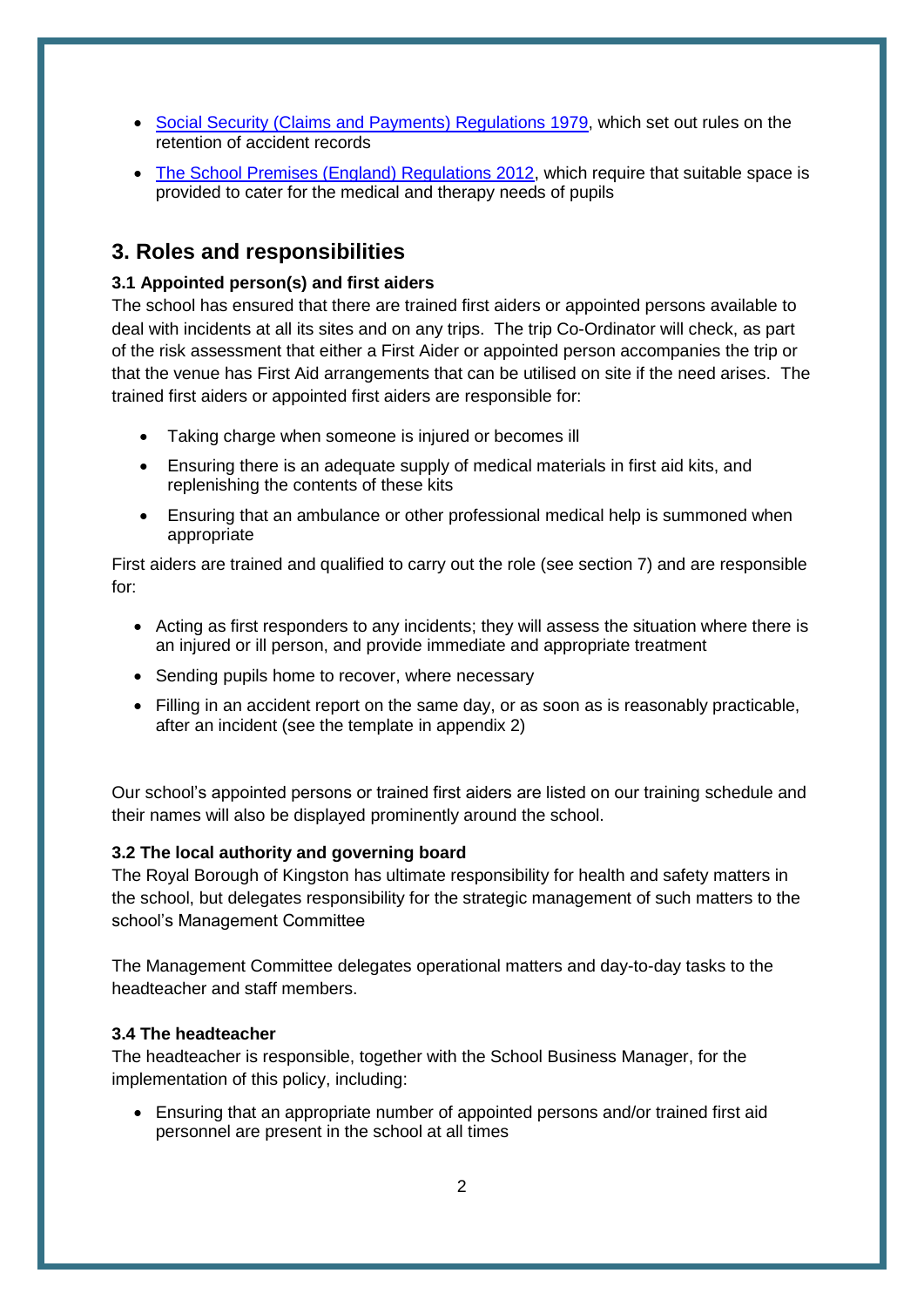- Ensuring that first aiders have an appropriate qualification, keep training up to date and remain competent to perform their role
- Ensuring all staff are aware of first aid procedures
- Ensuring appropriate risk assessments are completed and appropriate measures are put in place
- Undertaking, or ensuring that managers undertake, risk assessments, as appropriate, and that appropriate measures are put in place
- Ensuring that adequate space is available for catering to the medical needs of pupils
- Reporting specified incidents to the HSE when necessary (see section 6)

#### **3.5 Staff**

School staff are responsible for:

- Ensuring they follow first aid procedures
- Ensuring they know who the first aiders in school are
- Informing the Headteacher or the School Business Manager of any specific health conditions or first aid needs

## **4. First aid procedures**

#### **4.1 In-school procedures**

In the event of an accident resulting in injury:

- The closest member of staff present will assess the seriousness of the injury and seek the assistance of a qualified first aider, if appropriate, who will provide the required first aid treatment
- The first aider, if called, will assess the injury and decide if further assistance is needed from a colleague or the emergency services. They will remain on scene until help arrives
- The first aider will also decide whether the injured person should be moved or placed in a recovery position
- If the first aider judges that a pupil is too unwell to remain in school, parents will be contacted and asked to collect their child. Upon their arrival, the first aider will recommend next steps to the parents
- If emergency services are called, a member of the SLT will arrange someone to contact parents immediately
- The first aider/relevant member of staff will complete an accident report form on the same day or as soon as is reasonably practical after an incident resulting in an injury

#### **4.2 Off-site procedures**

When taking pupils off the school premises, staff will ensure they always have the following:

• A school mobile phone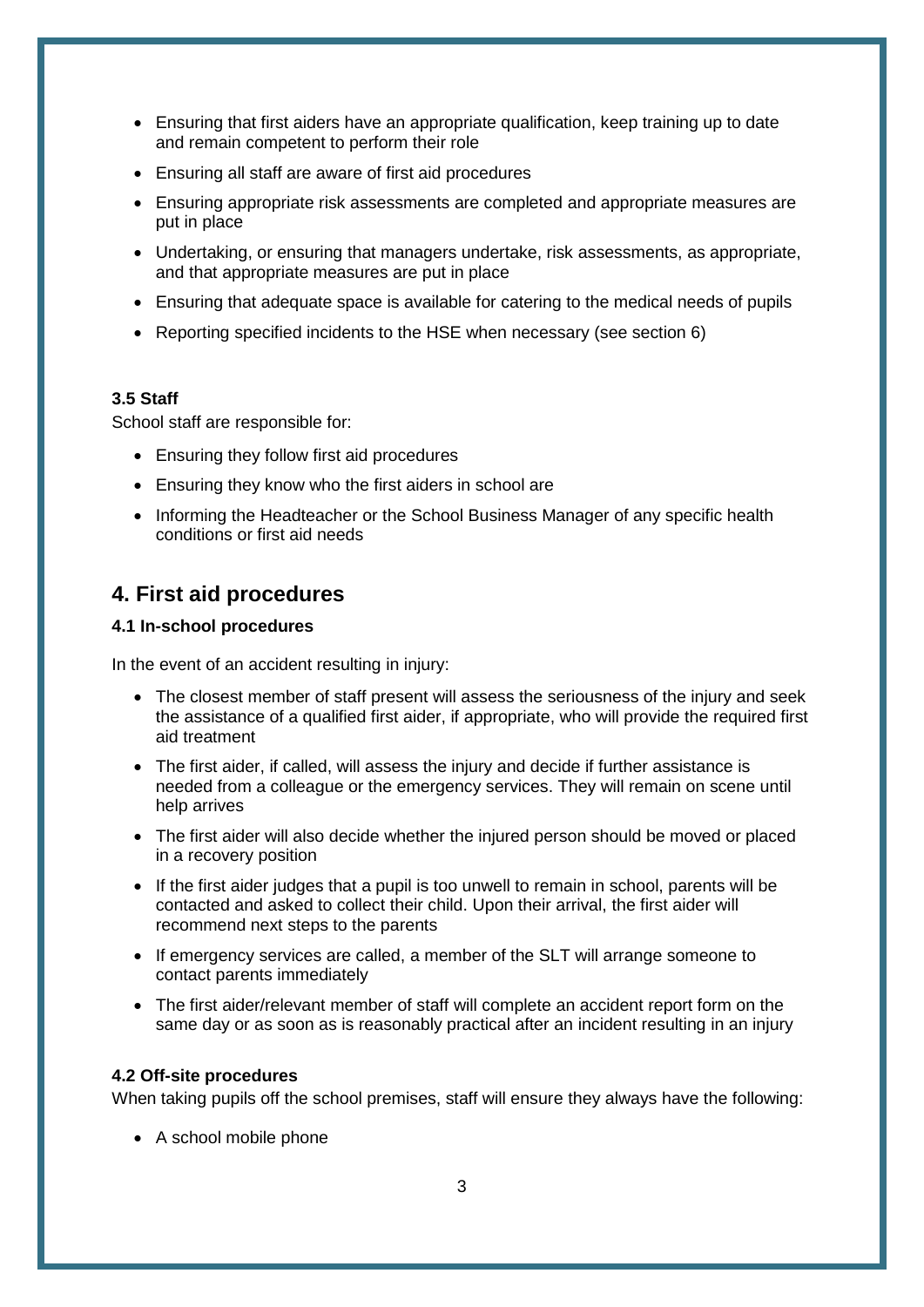- A portable first aid kit
- Information about the specific medical needs of pupils Student initials only to identify
- Parents' contact details are not included as process requires member of staff to ring the office who will contact the parents directly.

Risk assessments/Packs will be compiled by the Educational Trips Co-Coordinator prior to any educational visit that necessitates taking pupils off school premises.

There will always be at least one first aider or responsible person on school trips and visits.

# **5. First aid equipment**

A typical first aid kit in our school will include the following:

- A leaflet with general first aid advice
- Regular and large bandages
- Eye pad bandages
- Triangular bandages
- Adhesive tape
- Safety pins
- Disposable gloves
- Antiseptic wipes
- Plasters of assorted sizes
- Scissors
- Cold compresses
- Burns dressings

No medication is kept in first aid kits.

First aid kits are stored in:

- The medical room
- Reception (at the desk)
- All science labs
- All design and technology classrooms
- The school kitchens
- School vehicles

# **6. Record-keeping and reporting**

**6.1 First aid and accident record book**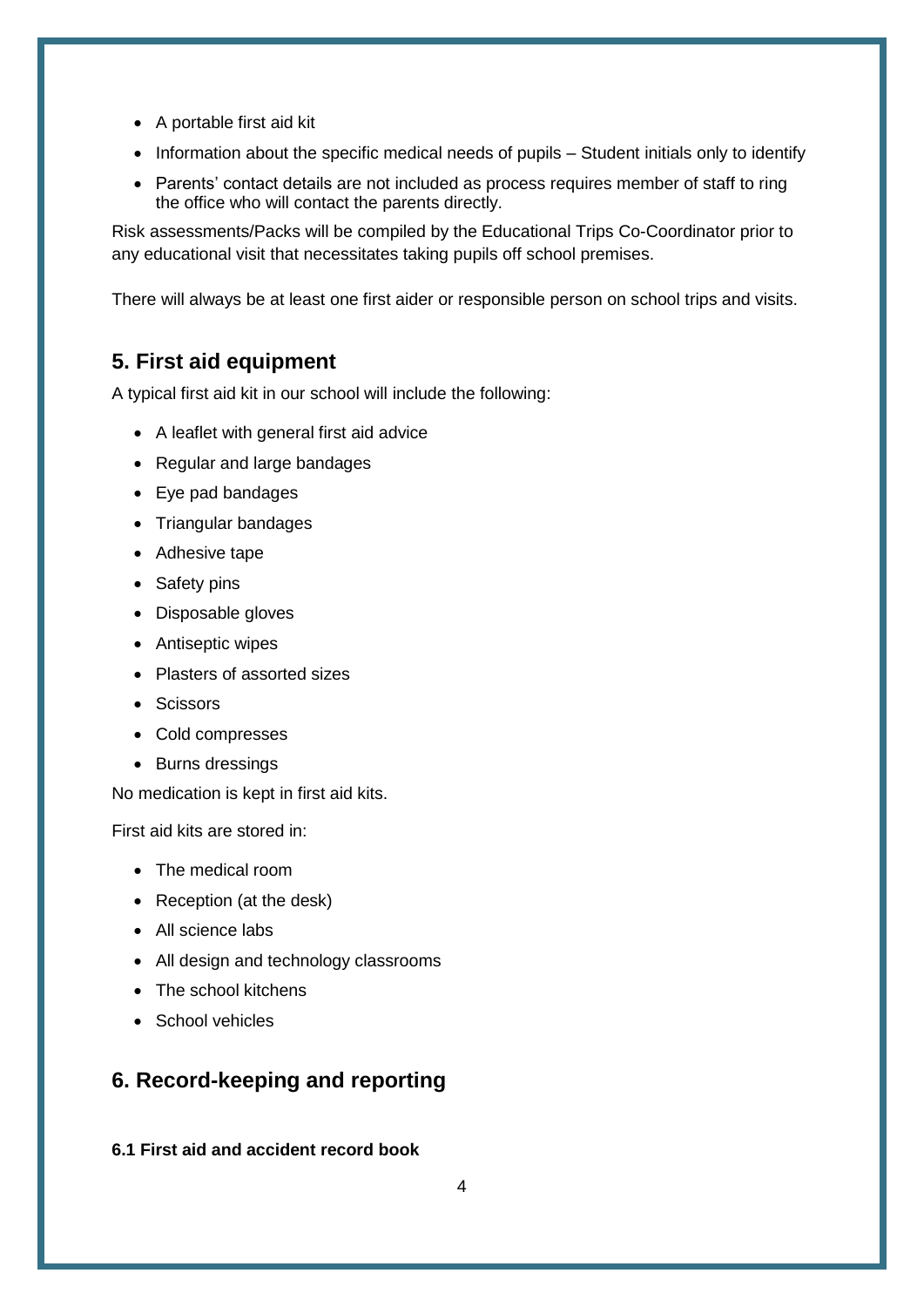- An accident form will be completed by the first aider/relevant member of staff on the same day or as soon as possible after an incident resulting in an injury
- As much detail as possible should be supplied when reporting an accident, including all of the information included in the accident form at appendix 2
- A copy of the accident report form will also be added to the pupil's educational record (SIMS).
- Records held in the first aid and accident book will be retained by the school for a minimum of 3 years, in accordance with regulation 25 of the Social Security (Claims and Payments) Regulations 1979, and then securely disposed of

#### **6.2 Reporting to the HSE**

The School Business Manager will keep a record of any accident which results in a reportable injury, disease, or dangerous occurrence as defined in the RIDDOR 2013 legislation (regulations 4, 5, 6 and 7).

The School Business Manager will report these to the Health and Safety Executive as soon as is reasonably practicable and in any event within 10 days of the incident. Reportable injuries, diseases or dangerous occurrences include:

- Death
- Specified injuries, which are:
	- o Fractures, other than to fingers, thumbs and toes
	- o Amputations
	- o Any injury likely to lead to permanent loss of sight or reduction in sight
	- $\circ$  Any crush injury to the head or torso causing damage to the brain or internal organs
	- o Serious burns (including scalding)
	- o Any scalping requiring hospital treatment
	- o Any loss of consciousness caused by head injury or asphyxia
	- $\circ$  Any other injury arising from working in an enclosed space which leads to hypothermia or heat-induced illness, or requires resuscitation or admittance to hospital for more than 24 hours
- Injuries where an employee is away from work or unable to perform their normal work duties for more than 7 consecutive days (not including the day of the incident)
- Where an accident leads to someone being taken to hospital
- Near-miss events that do not result in an injury, but could have done. Examples of near-miss events relevant to schools include, but are not limited to:
	- o The collapse or failure of load-bearing parts of lifts and lifting equipment
	- $\circ$  The accidental release of a biological agent likely to cause severe human illness
	- $\circ$  The accidental release or escape of any substance that may cause a serious injury or damage to health
	- o An electrical short circuit or overload causing a fire or explosion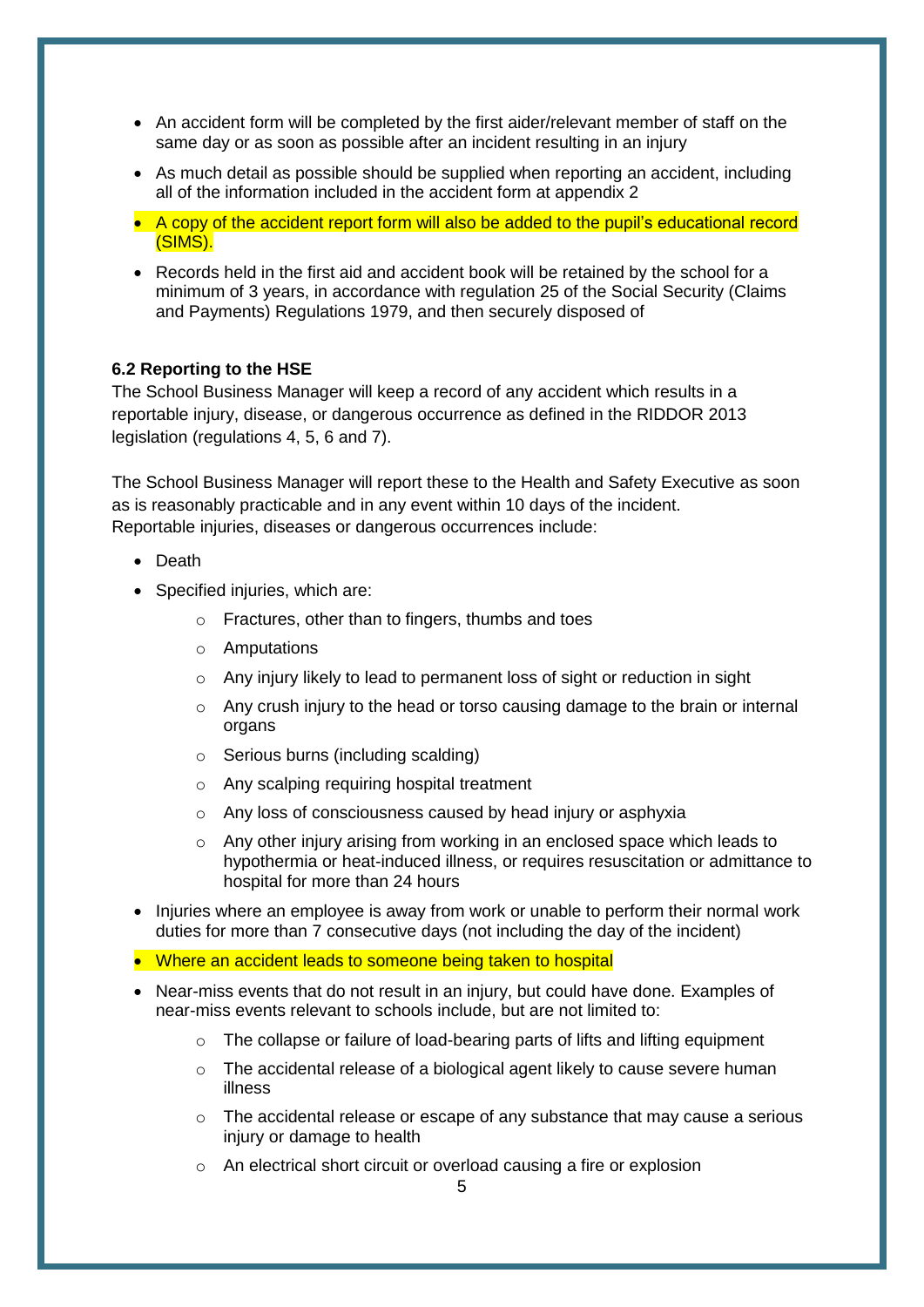Information on how to make a RIDDOR report is available here:

[How to make a RIDDOR report, HSE](http://www.hse.gov.uk/riddor/report.htm) http://www.hse.gov.uk/riddor/report.htm

### **7. Non-Prescribed Medicines**

Staff are not permitted to administer non prescribed medication such as paracetamol to students without consent from parents/carers. Parents must complete the 'Administration of Medicines' form. Medication must be provided in its original packaging. A record will be kept each time medication is administered and a member of staff will notify the parent/carer.

Aspirin is not permitted unless it has been prescribed by medical practitioner.

Some medicines may be taken on educational visits however this should be discussed and agreed with School Trip Co-ordinator prior to the trip.'

### **8. Prescribed Medicines**

Prescription Medicines should only be brought to school when essential; that is where it would be detrimental to a child's health if the medicine were not to be administered during the school day. Staff may administer prescription medicines, although there is no statutory or contractual duty for staff to do this. Parents must complete the 'Administration of Medicines' form – Appendix 1.

Medicines must be provided in the original container as dispensed by a pharmacist and include the prescriber's instructions. This will include:

- Name of child.
- Name of medicine.
- Dose (in some conditions this may vary on a daily basis).
- Method of administration.
- Time/frequency of administration.
- Any side effects.
- Expiry date.

If this is not possible then medication should be kept in individual sealed boxes, with the student's name and expiry/return date of medication on the box.

## **9. Controlled Drugs**

Controlled drugs, such as Ritalin, are controlled by the Misuse of Drugs Act. Therefore it is imperative that these drugs are strictly managed between the school and parents.

Any medication handed over to the school will be recorded including the amount. Controlled drugs will be locked away with only specific named staff allowed access. Each time the drug is administered it will be recorded, including if the student refuses to take it.

If students refuse to take medication, school staff will not force them to do so but will inform the parents as a matter of urgency.